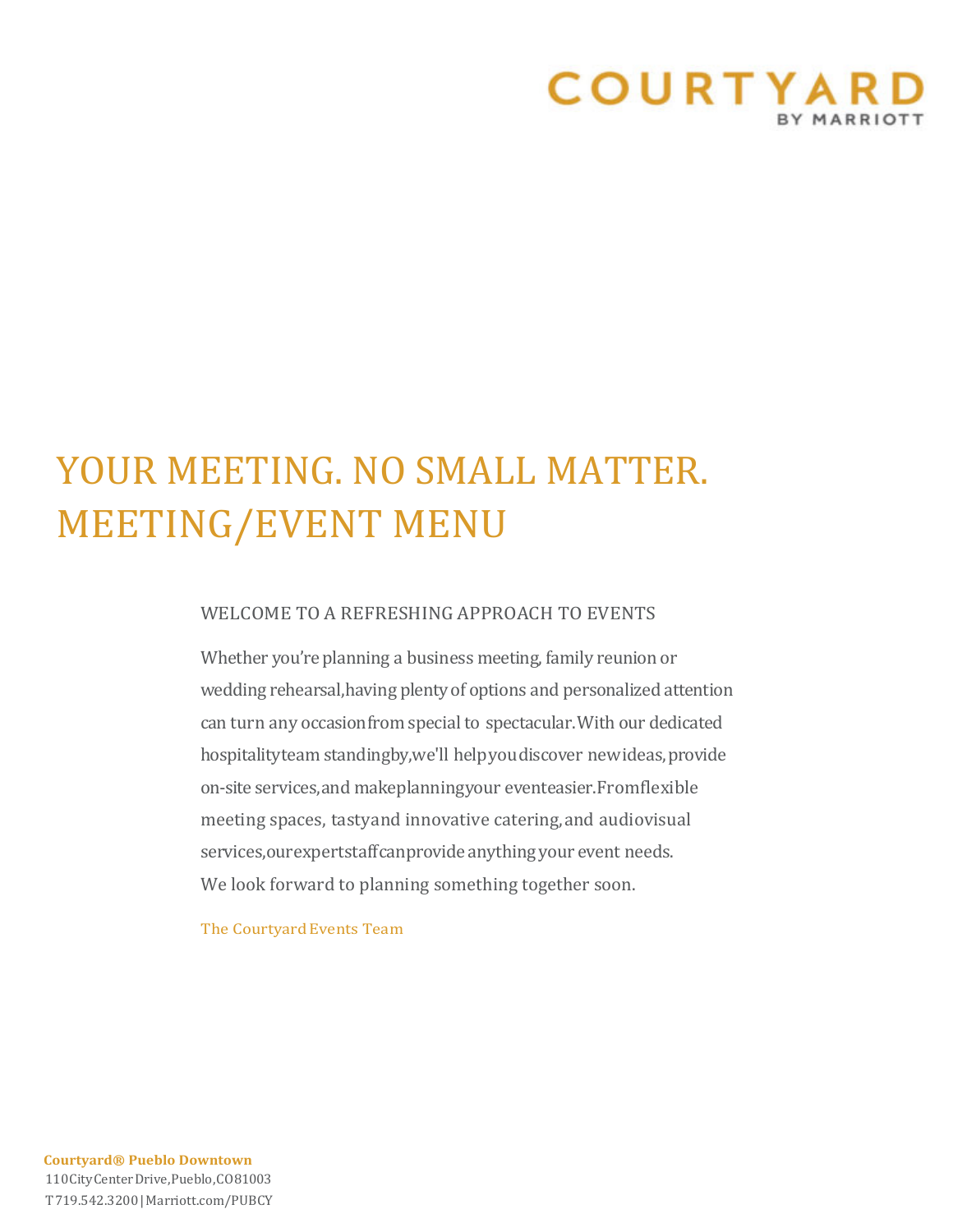

# BREAKFAST



# **EUROPEAN CONTINENTAL**

Breakfast Breads, Danish and Muffins Freshly Brewed Coffee, Decaffeinated Coffee and Herbal Tea \$9.75

### **DELUXE CONTINENTAL**

Minimum of 10 people Breakfast Breads, Danish and Muffins Sliced Fresh Fruit and Yogurt Granola Bars, Bagels with Cream Cheese Orange and Apple Juice Freshly Brewed Coffee, Decaffeinated Coffee and Herbal Tea \$14.95

#### **Courtyard® Pueblo Downtown**

110CityCenterDrive,Pueblo,CO81003 T719.542.3200|Marriott.com/PUBCY

# **AMERICAN CONTINENTAL**

Breakfast Breads, Danish and Muffins Sliced Fresh Fruit and Yogurt Freshly Brewed Coffee, Decaffeinated Coffee and Herbal Tea \$11.95

# **DELUXE AMERICAN BREAKFAST**

Minimum of 20 people Fluffy Scrambled Eggs Breakfast Potatoes, Bacon, Sausage BreakfastBreads,DanishandMuffins Sliced Fresh Fruit andYogurt Granola Bars, Bagels with Cream Cheese Orange and Apple Juice, Freshly Brewed Coffee, Decaffeinated Coffee and Herbal Tea \$17.95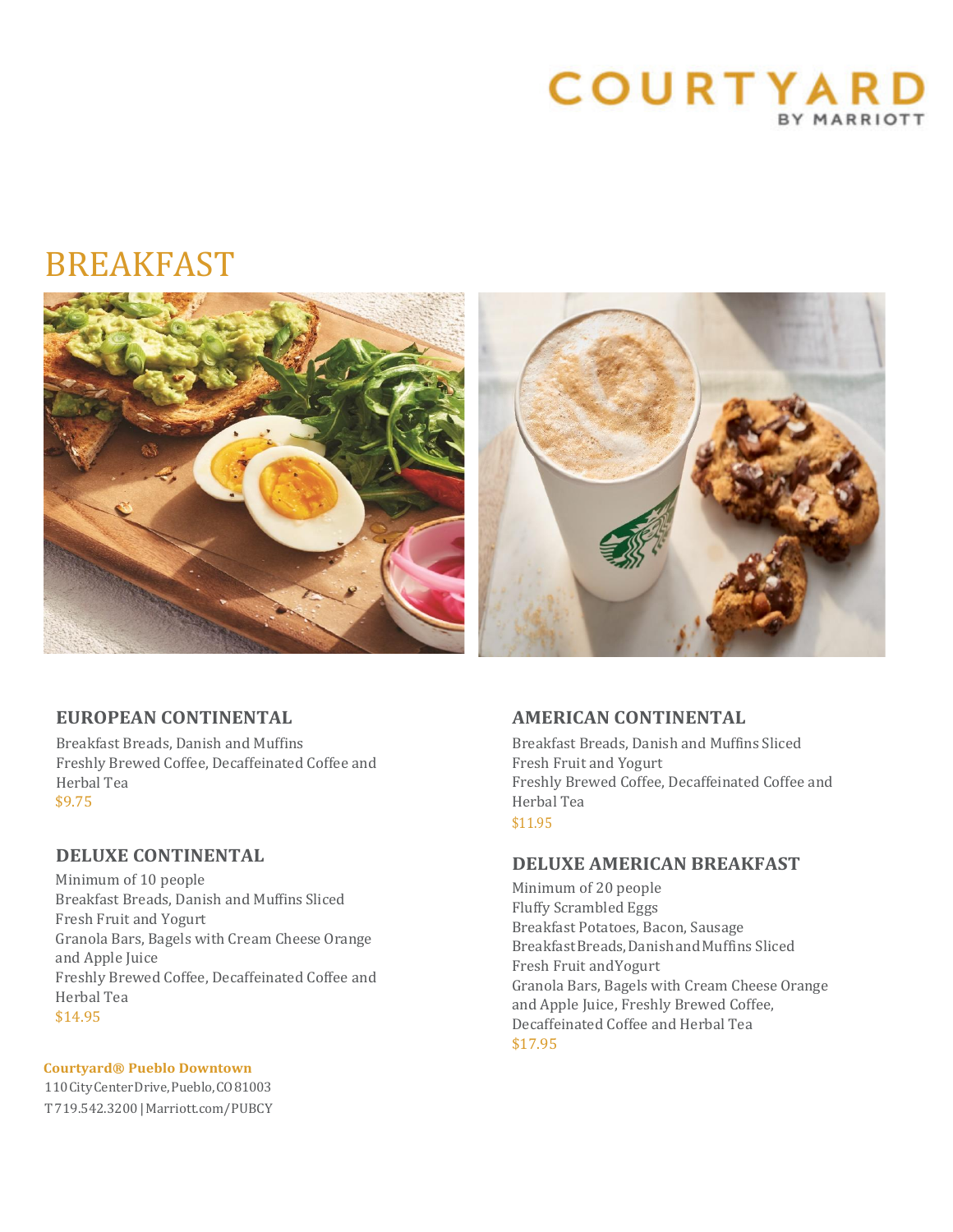

# LUNCH



# AVAILABLE FOR GROUPS OF 19 OR LESS

# **MODERN COBB**

Little gems, grilled chicken, applewood-smoked bacon, hard-cooked egg, grape tomatoes, pickled red onions, avocado mash, gorgonzola + green goddess ranch and Iced Tea

\$15.95

brioche roll, with French fries or arugula Chicken and Iced Tea salad and Iced Tea  $$15.95$ \$15.95

# **GREEN GODDESS CHICKEN BLT**

Applewood-smoked bacon, avocado mash, lettuce, pickled red onions, tomato + green goddess ranch, stacked between toasted artisan bread, with French fries or arugula salad and Iced Tea \$15.95

# **BISTRO BURGER LITTLE GEMS CAESAR**

Gruyere, lettuce, tomato + garlic aioli on a Parmesan, olive oil, toasted crouton, creamy Caesar,

### **Courtyard® Pueblo Downtown** 110CityCenterDrive,Pueblo,CO81003

T719.542.3200|Marriott.com/PUBCY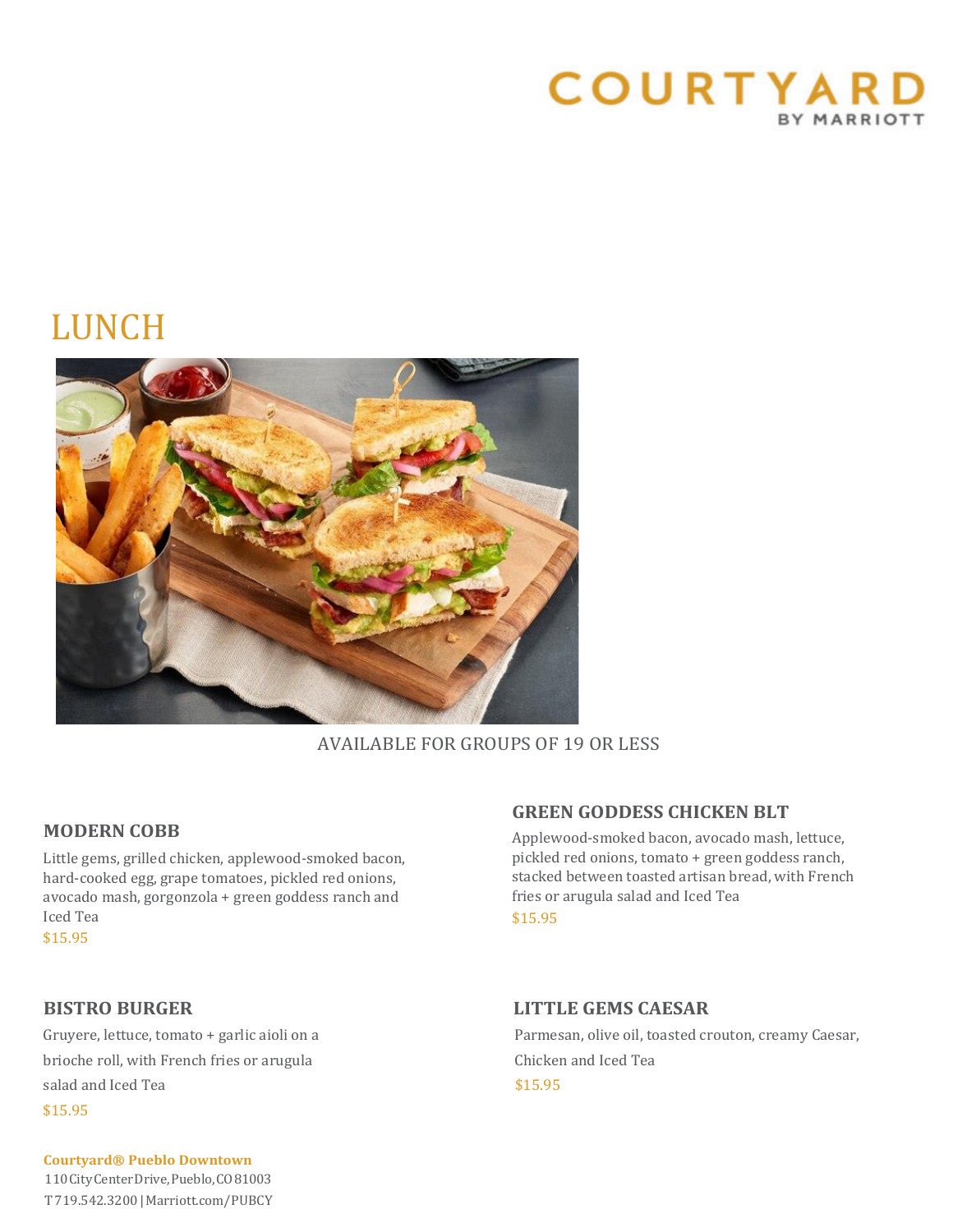

# LUNCH

# AVAIALBLE FOR GROUPS OF 20 OR MORE

Potato Salad, Coleslaw, Pasta Salad Refried Beans, Spanish Rice, Warm Tortillas, or Baked Beans, Brownies, Cookies Guacamole, Sour Cream and Shredded  $$23.95$   $$24.95$ 

# **BBQ TABLE LUNCH BUFFET SOUTH OF THE BORDER LUNCH BUFFET**

Grilled Hamburgers & Breast of Chicken with Tortilla Chips, Tomato Salsa, Tossed Green Salad BBQ Sauce, Sliced Tomatoes, Onions, Lettuce, with Choice of Dressings, Chicken Fajitas with Relish and Kaiser Rolls. Choice of 2 sides: Grilled Onions and Peppers, Cheese Enchiladas, and IcedTea Cheddar Cheese. Brownies, Cookies and Iced Tea

# **DELI EXPRESS LUNCH BUFFET**

Platter of Sliced Turkey, Ham, Roast Beef & Salami, Cheddar and Swiss Cheeses, Sliced Tomatoes, Red Onions, Dill Pickles and Lettuce. Assorted Bakery Breads & Condiments Choice of 2 sides: Tossed Green Salad with two Dressing, Potato Salad, Pasta Salad or Cole Slaw Brownies, Cookies and Iced Tea \$23.95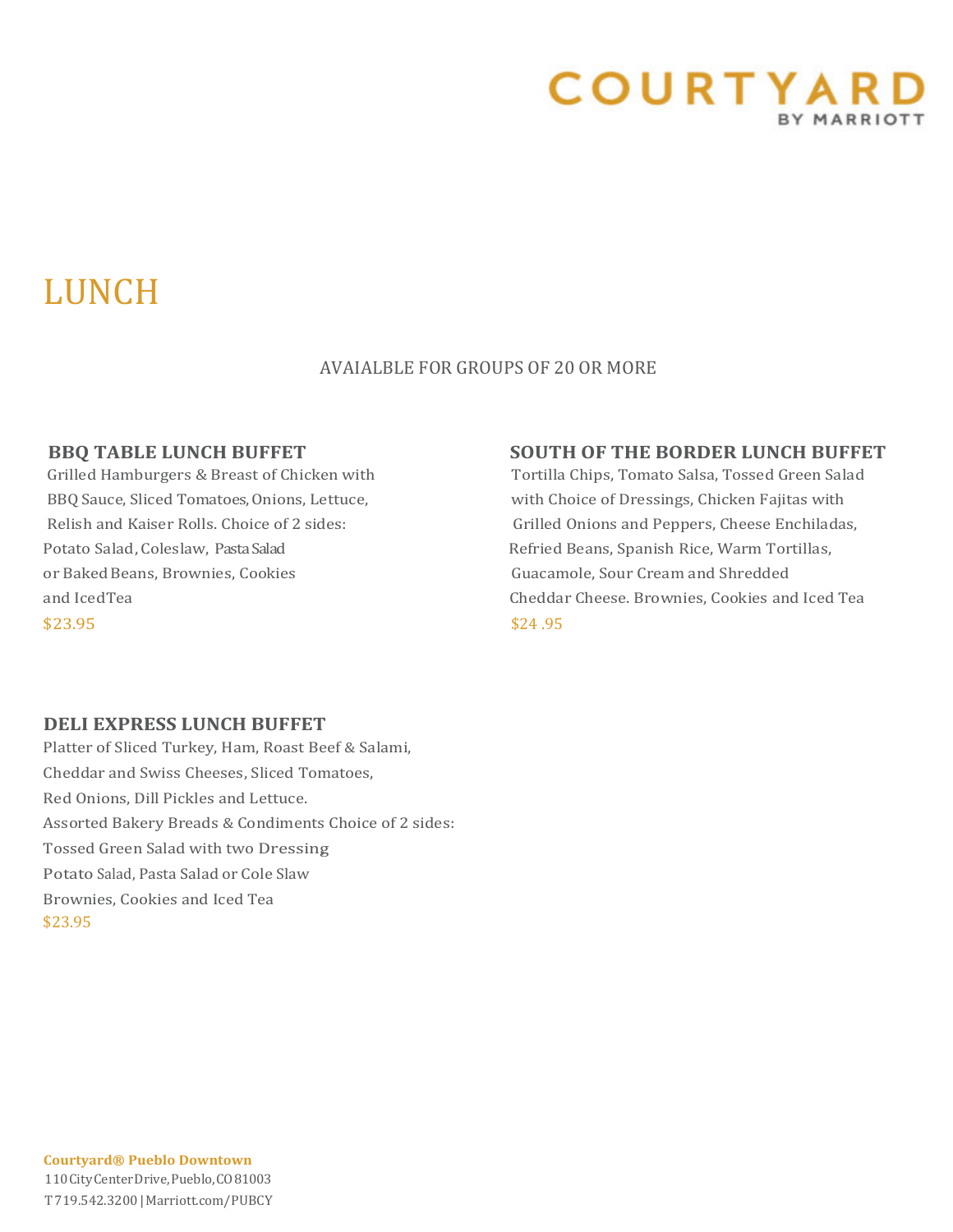

# DINNER



# AVAILABLE FOR GROUPS OF 19 OR LESS

# **MODERN COBB**

Little gems, grilled chicken, applewood-smoked bacon, hard-cooked egg, grape tomatoes, pickled red onions, avocado mash, gorgonzola + green goddess ranch and Iced Tea \$15.95

# **VEGETABLE BAKED PASTA**

Roasted peppers, broccolini + tomatoes, baked with presto cream sauce, parmesan and Iced Tea \$15.95

Gruyere, lettuce, tomato + garlic aioli on a Broccolini + lemon-dressed arugula brioche roll, with French fries or arugula and Iced Tea salad and Iced Tea  $$17.95$ \$15.95

# **BISTRO BURGER ROASTED HERB CHICKEN BREAST**

**Courtyard® Pueblo Downtown** 110CityCenterDrive,Pueblo,CO81003 T719.542.3200|Marriott.com/PUBCY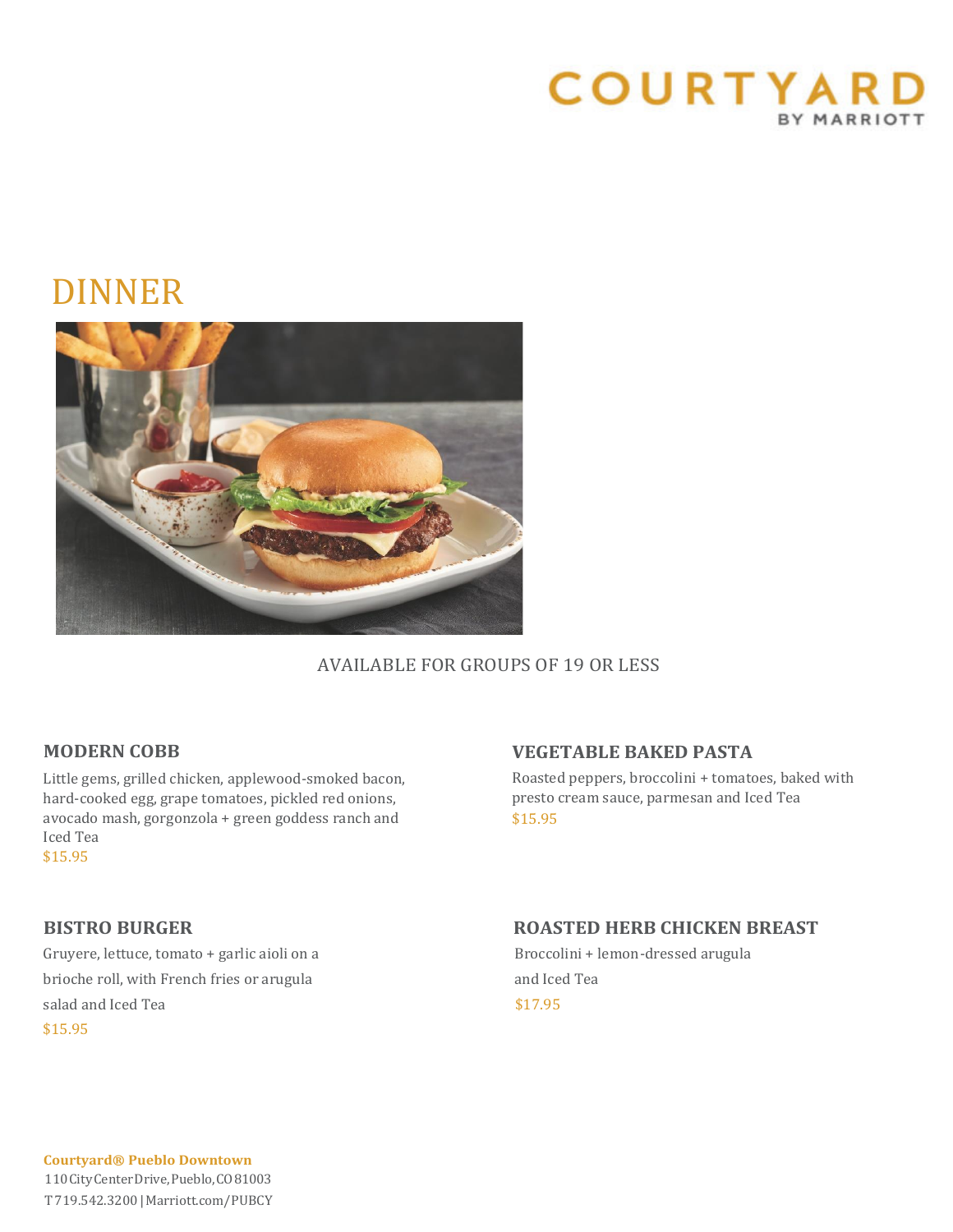

# **DINNER**



### AVAILABLE FOR GROUPS OF 20 OR MORE

### **PASTA BAR DINNER BUFFET**

Fettuccine with Alfredo Sauce PennePastawithMarinaraSauce Grilled Italian HerbChicken Caesar Salad with Seasoned Croutons, Parmesan Cheese, Garlic Bread, and Steamed Fresh Vegetables. Brownies and Cookies. Iced Tea, Lemonade, Freshly Brewed Coffee and Herbal Teas \$28 .95

# **SALAD BAR DINNER BUFFET**

Iceberg, Romaine & Baby Greens, Black Olives, Grated Cheese, Croutons, Tomatoes, Hard Boiled Egg, Cucumber, Carrot and Celery Sticks Choice of two: Fresh Fruit, Potato Salad, Pasta Salad, Dressings & Rolls.

 Choice of one soup: Minestrone, Chicken Tortilla or Creamy Chicken and Wild Rice. Brownies and Cookies. Iced Tea, Lemonade, Freshly Brewed Coffee and Herbal Teas \$27.95

#### **GOOD FOR YOUR SOUL DINNERBUFFET**

Mixed Green Salad, Oven Roasted Chicken, Creamy Mashed Potatoes with Gravy, Old Fashioned Mac & Cheese, Cheesy Cornbread Muffins. Brownies and Cookies. Iced Tea, Lemonade, Freshly Brewed Coffee and Herbal Teas \$26 .95

#### **Courtyard® Pueblo Downtown**

110CityCenterDrive,Pueblo,CO81003 T719.542.3200|Marriott.com/PUBCY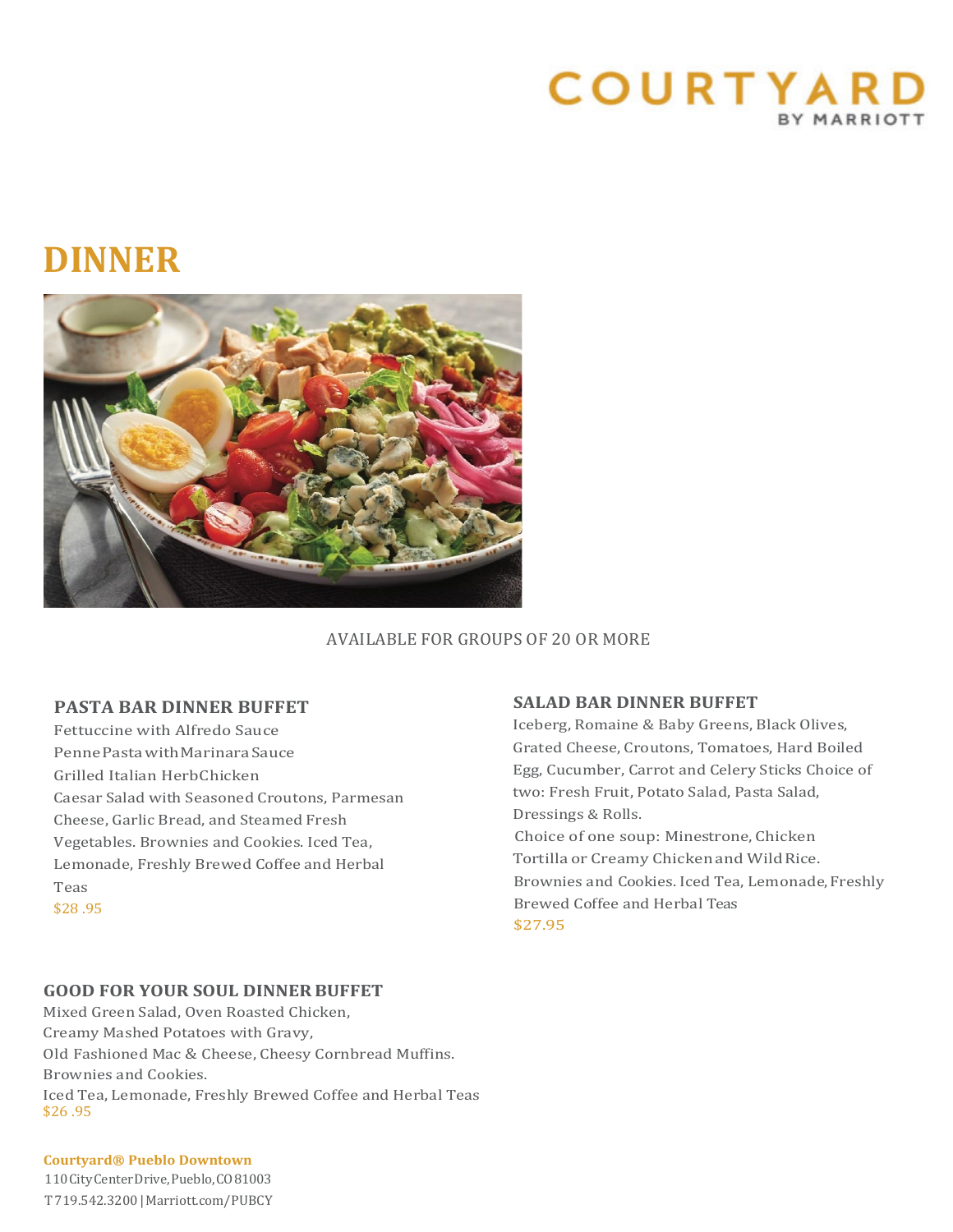

# **BREAK**



# **COFFEE BREAK**

Based on a 15 minute break Freshly Brewed Coffee Decaffeinated Coffee, Herbal Teas \$3.95

# **WATER COOLER**

Freshly Brewed Coffee, Decaffeinated Coffee, Herbal Teas, Assorted Soft Drinks Bottled Water and Assorted Juices

\$9.95

# **SIMPLY NUTRITIOUS BOOST**

Assorted Granola Bars, Yogurt, Whole Fruit Bottled Water \$8.95

# **SWEET TOOTH SHOP**

All -Time Favorite Candy Bars andChewy Sweets, Assorted Soft Drinks andBottled Water \$10.95

# **COOKIE JAR**

Freshly Baked Cookies and Fudge Frosted Brownies, Milk and Assorted Soft Drinks

\$9.95

**Courtyard® Pueblo Downtown** 110CityCenterDrive,Pueblo,CO81003 T719.542.3200|Marriott.com/PUBCY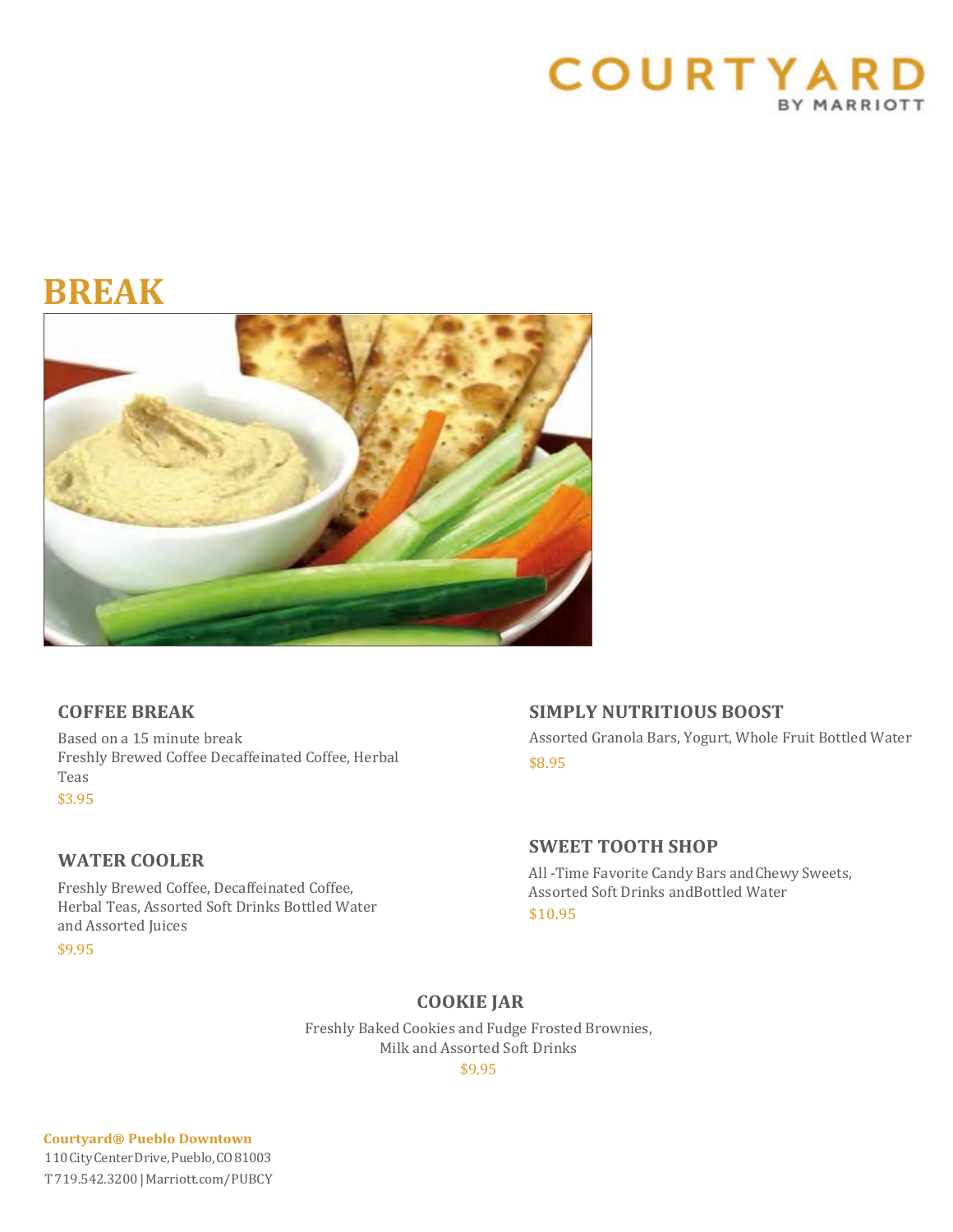# **COURTYARD** BY MARRIOTT

# **BREAK**



**SIMPLY FRUIT** Whole Apples, Oranges and Bananas \$2.25 per person

**SEASONAL FRESH FRUIT PLATTER** Minimum of 10 people \$6.50

# **BAKERY SELECTIONS**

Fruit and Cheese Filled Danish Blueberry, BananaNutandCranberry- Orange Muffins Bagels and Cream Cheese \$26 per dozen

# **SODA AND WATER**

Assorted Ice Cold Soda and Refreshing Bottled Water \$3.00 per person

### **COLD BEVERAGES**<br>
Chilled Milk, Apple, Orange, Grapefruit or Cranberry Juice<br>
Freshly Brewed Regular or Decaffeinated Coffee. **Chilled Milk, Apple, Orange, Grapefruit or Cranberry Juice** Freshly Brew<br> **S3.25 per person** Herbal Teas. \$3.25 per person

**Courtyard® Pueblo Downtown** 110CityCenterDrive,Pueblo,CO81003 T719.542.3200|Marriott.com/PUBCY

# **PICK -ME-UPS**

Soft and Chewy Chocolate Chip, Peanut Butter and Oatmeal Raisin Cookies Gooey Fudge Frosted Brownies Hearty Granola Bars \$24 per dozen

 **LEMONADE OR ICED TEA** \$18 per pitcher

\$35 per gallon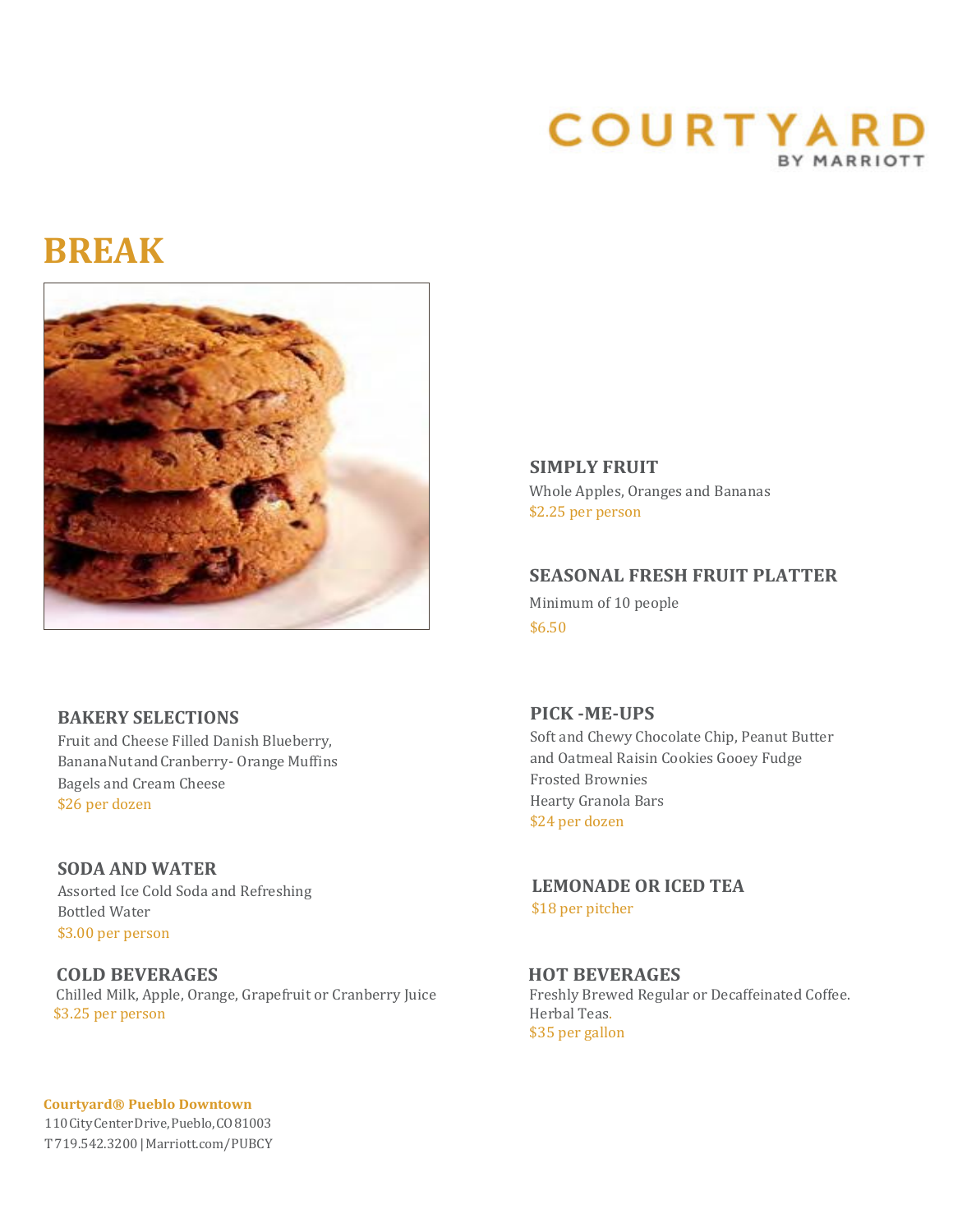# **TECHNOLOGY**





POWER PACKAGE IncludesProjectionScreen,A/V Table, extension cord and powerstrip \$100 per day

# **LCD PROJECTOR PACKAGE** Includes LCD Projector , Screen, A/V Table, extension cord and power strip \$200 per day

# **STANDARD FLIPCHART PACKAGE**

One flipchart pad,easel and selection of markers \$35 per day Upgrade to a Post-It Flipchart pad \$15 per day

**TV/DVD COMBO** 47" Flat Screen Television with DVD Player on Rolling Cart \$100 per day

### **CONFERENCE SPEAKER PHONE**

Includes phone line (local and long distance charges will apply) \$75 per day

**PODIUM** Podium with built-in Microphone & Speaker \$35 per day

**EASEL** \$10 each

**Courtyard· Pueblo Downtown** 110CityCenterDrive,Pueblo,CO81003 T 719.542.3200 IMarriott.com/PUBCY